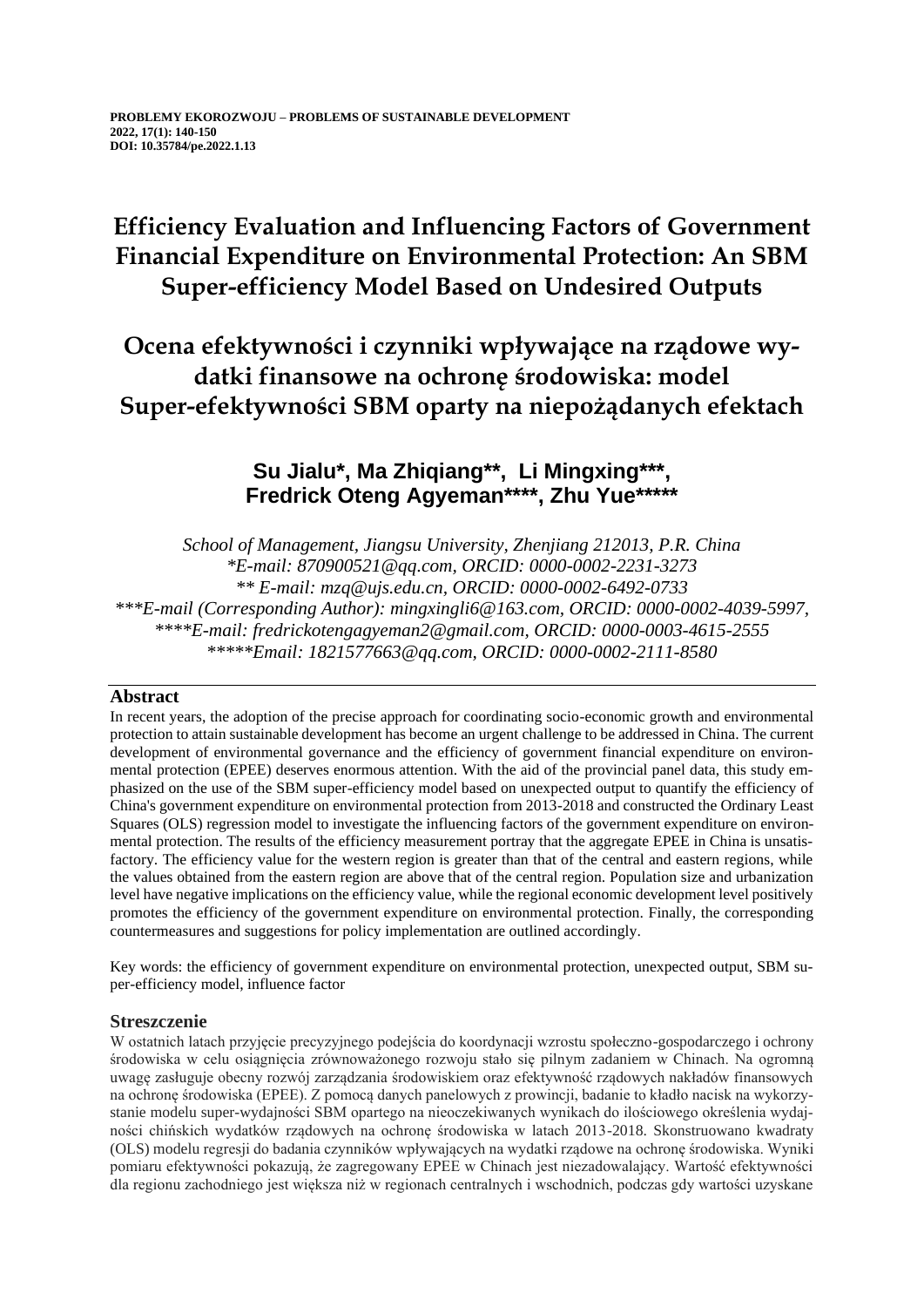z regionu wschodniego są wyższe niż w regionie centralnym. Negatywnie na wartość efektywności wpływa wielkość populacji i poziom urbanizacji, natomiast regionalny poziom rozwoju gospodarczego pozytywnie wpływa na efektywność wydatków rządowych na ochronę środowiska. Na koniec nakreślono możliwe sposoby poprawy sytuacji i sugestie dotyczące wdrażania polityki.

**Słowa kluczowe:** efektywność wydatków rządowych na ochronę środowiska, nieoczekiwane wyniki, model super-efektywności SBM, współczynnik wpływu

### **1. Introduction**

Since the introduction of the Chinese reform and opening up in 1978, the Chinese economy has been characterized by rapid development. Currently, China has been positioned as the second-largest economy in the globe, and it is playing an influential role in the world. Nevertheless, with the rapid growth of the Chinese economy, it has been bedevilled with heavy environmental costs to be paid accordingly. The extensive method of economic growth has increasingly led to huge environmental problems and brought severe challenges to sustainable development policies in China and other countries.

Recently, several countries have progressively attached great importance to the enormous impact of environmental problems such as climate change on human beings and actively held relevant international conferences, which have greatly contributed to improving the environment. United Nations conference on world environmental conventions held in Paris in May 2019 attracted the government of China to attach great importance to environmental governance and protection issues, and have taken a series of measures and formulated relevant policies to promote China's deep participation in global environmental governance actively. The policies implemented are evidenced in the 17th, 18th, and 19th annual National Congress of the Communist Party of China (CPC), respectively postulating the basic national policies of *saving resources and protecting the environment, promoting the construction of ecological civilization and increasing the protection of the ecological environment,* and *solving outstanding environmental problems*. Besides the central government initiatives, the provincial governments have also made positive contributions. The Jiangsu provincial government thoroughly studied and implemented the policy of the recent 19th National Congress of CPC, and issued the implementation suggestions on strengthening the ecological environment protection plans in an all-round way and resolutely pursuing pollution prevention and control, which put forward important measures to promote the highquality development of Jiangsu's ecological environment and build a new Jiangsu which is *strong, rich, beautiful and civilized*.

The externality of environmental problems, the public good approach of environmental quality, and fuzzy property rights of environmental resources have led to market failure in the field of environmen-

tal economies, that is, the excessive use of environmental resources and insufficient supply of environmental treatment policy needs urgent government intervention to solve environmental pollution problems (Siebert & Siebert, 1998). The government expenditures on environmental protection are a vital protection measure for government intervention in environmental governance, and the efficiency of the government disbursement on environmental protection reflects the effectiveness of environmental governance and its improvement (Halkos & Paizanos, 2013; Kuai et al., 2019; Xu & Hu, 2020). Recently, the issue of how to coordinate economic growth and environmental protection to achieve sustainable development has been prioritized in China. As people progressively pay attention to environmental protection, it is expected that the government attaches great importance to the efficient utilization of the government expenditure on environmental protection. Therefore, this study uses the inter-provincial panel data and the SBM super-efficiency model based on the unexpected output to measure and analyze the efficiency of government expenditure on environmental protection (EPEE) from 2013 to 2018, and then empirically investigate the influencing factors of EPEE based on OLS regression model, and puts forward corresponding countermeasures and suggestions for policy implementation to promote the efficient use of the government expenditure on environmental protection, and to promote the sustainable

#### **2. Literature Review**

The Data Envelopment Analysis (DEA), propounded by (Charnes et al., 1978), has been widely applied in measuring the EPEE. Also, (Biao, 2012; Wang, 2018; Zhang et al., 2019), used the DEA model to examine the EPEE in China. Their results indicated that the EPEE value obtained in the western region exceeds the eastern and central regions, which are in unison with the study results (Wang, B.; Liu, J., 2011). Conversely, a different conclusion was drawn by (Huang, 2011) suggesting that the DEA-SBM model applied to the EPEE in 30 designated provinces pointed out th-at the efficiency in the economically developed eastern region is generally greater than that of central and western regions. (Zhu et al., 2014) also used the DEA model to measure the efficient use of government expenditure concerning environmental protection and concluded that the efficiency of eastern and western provinces is congru-

development process in China continuously.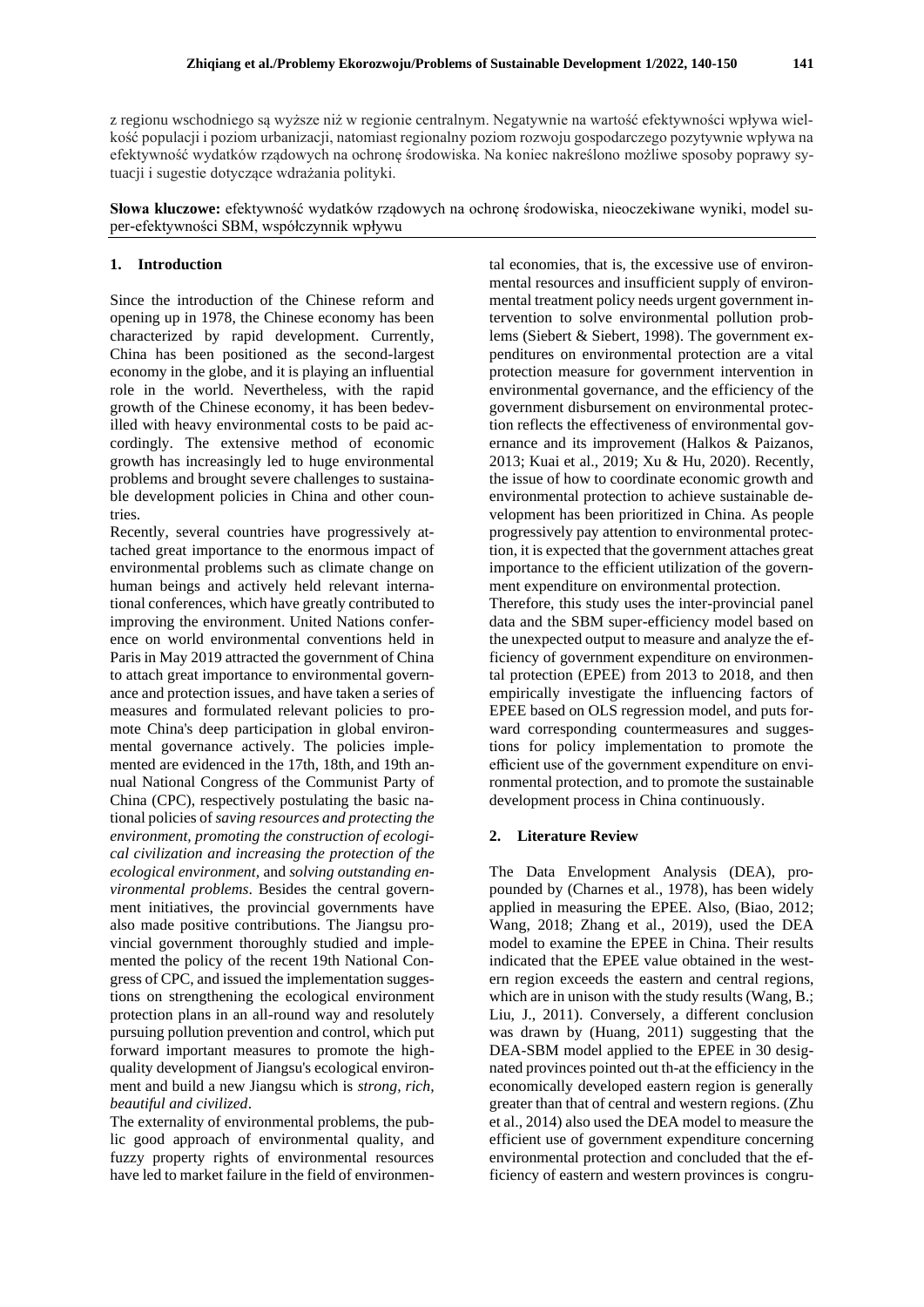ent but higher than that of central provinces. To add, (Sun, K.; Sun, 2016) used the data of the government expenditure on environmental protection in the Jilin Province, China and evaluated the EPEE in eight prefecture-level cities in Jilin Province using a twostage DEA model, with an empirical analysis on the factors affecting the EPEE in each city with restricted dependent variables. The results indicated that the efficiency level of municipal governments is incongruent and should be greatly improved.

When using the DEA model, it is necessary to consider the evaluation index system of EPEE. Concerning the selection of input indicators, there is no doubt that much attention is given to financial, environmental protection expenditure. However, there is no uniform standard for the selection of output indicators. Most scholars enumerate the industrial *three wastes* (aggregate amount of industrial waste gas discharge, the aggregate amount of industrial wastewater discharge, and the aggregate yield of the industrial solid waste) as the main output indicators (Hongguo, 2015; Yongbin, 2015). (Cheng, C.; Chen, 2017) determining output indicators from three dimensions: local environmental pollution degree (total wastewater discharge, sulfur dioxide discharge), the local environmental governance capacity (domestic garbage removal), and the local environmental governance result (artificial afforestation area in that year).

In identifying the factors affecting the efficiency of government expenditure on environmental protection, (Dasgupta et al., 2002; Zhao, J.; Li, S.; Wang, 2020) revealed that the number of residents' complaints about environmental pollution depends on the government's emphasis on environmental pollution control, and the more complaints there are, the better the efficiency of government environmental protection. (Krajewski, 2016) depicted that there is a significant positive relationship between economic growth and government environmental protection expenditure. Moreover, an examination of the Tobit model to analyze the influencing factors of the EPEE depicted that government decentralization, regional economic development level, industrialization degree, and population size have negative effects on the EPEE, while population and education level have significant positive effects on the EPEE (Wang, Q.; Li, 2018).

Furthermore, (Amankwah-Amoah & Syllias, 2020) analyzed environmental sustainability initiatives and found that fostering environmental sustainability involves demonstrating concern for the environment and seeking to minimize environmental waste, resource depletion, pollution, and emissions that lead to enormous financial expenditure on resources. Reducing the environmental footprint of organizations through the adoption of measures such as Research and development, recycling, waste reduction, redesigning production and delivery systems, and incorporating environmentally friendly raw materials in

the production stages will minimize financial expenditure and carbon emissions (Aguilar-Hernandez et al., 2021; Petrović & Lobanov, 2020; Zafar et al., 2019). Therefore, the evaluation of the efficiency of China's government expenditure on environmental protection is of great significance

To sum up, it is evidenced that a lot of domestic and foreign scholars have conducted in-depth research on the efficient utilization of the government expenditure on environmental protection, which has laid a solid research foundation for this paper, but there are still the following limitations that this seeks to address. To begin with, the measurement methods adopted by earlier scholars are relatively simple, without considering the slack part of efficiency and unexpected output. To add, the evaluation index system needs to be further improved. Again, the data used cannot be updated in time, making it difficult to reflect the new trend of the efficiency of Chinese government expenditure on environmental protection in recent years. Concerning these reasons enumerated, this study used the SBM super-efficiency model based on unexpected output and used six consecutive years of data from China as the research sample to measure the efficient use of the provincial governments' financial expenditure concerning environmental protection, and explore its impacting factors, to provide countermeasures and suggestions for promoting the EPEE in China, and to enrich the research knowledge in related fields.

#### **3. Materials and Methods**

#### *3.1. The SBM Super-Efficiency Model of Unexpected Output*

Data Envelopment Analysis (DEA) is widely applied to the efficiency measurement of the public sectors and Mathematical Economics because it can effectively eliminate statistical errors (Ahn et al., 1988; Farrell, 1957). DEA is a quantitative analysis method to investigate the relative effectiveness of comparable units of the same characteristics using the linear programming method according to the multiple input and output indicators. The basic DEA models are divided into two categories: the CCR model based on the constant return on the scale and the BCC model based on variable return on the scale, both of which are radial angles. Concerning the radial DEA model, the relaxation improvement is not reflected in the measurement of the radial distance efficiency value, (Tone, 2001) defined the SBM model as (Slacks-based Measure) to overcome the problem of variable relaxation in 2001. However, this model cannot further evaluate multiple decisionmaking units (DMUs) to distinguish their efficiency values. To rectify this defect, (Tone, 2002) proposed the use of the SBM super-efficiency model described as more complicated and not just an increase of the restriction condition of  $j \neq k$ . The super-efficiency value of effective DMUs is often considered to be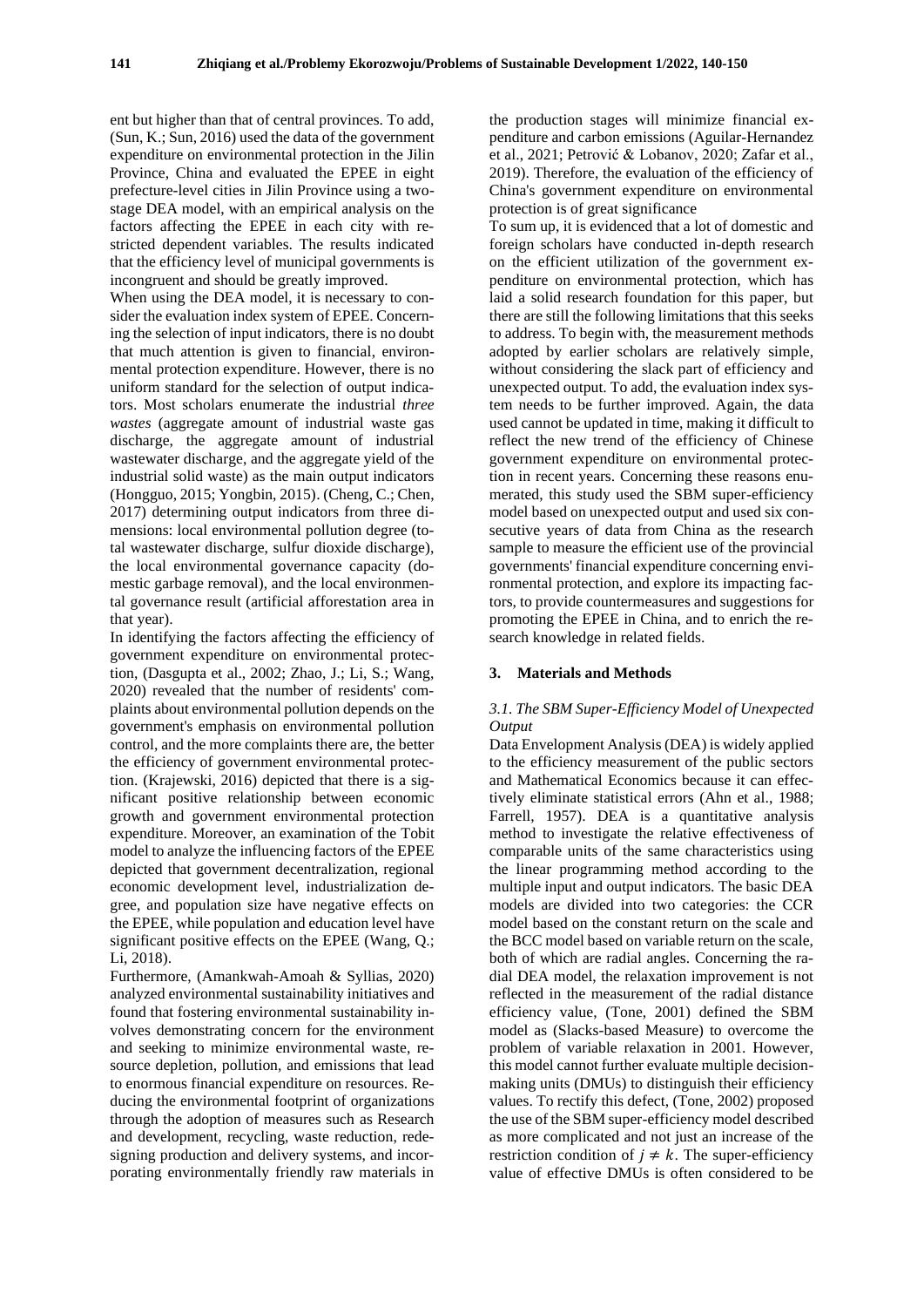greater than 1 so that effective DMU can be distinguished. SBM super-efficiency is only applicable to effective DMU. For SBM effective  $DMU k$ , its nonoriented constant return to scale to SBM super-efficiency model is expressed as follows:

$$
\min \rho_{SE} = \frac{\frac{1}{m} \sum_{i=1}^{m} \bar{x}_i / X_{ik}}{\frac{1}{S} \sum_{r=1}^{S} \bar{y} / y_{rk}}
$$
  
s. t.  $\bar{x}_i \ge \sum_{\substack{j=1, j \neq k}}^{n} x_{ij \lambda_j}$   
 $\bar{y}_r \le \sum_{j=1, j \neq k}^{n} y_{rj} \lambda_j$ 

 $i = 1, 2, ..., m; r = 1, 2, ..., q; j = 1, 2, ..., n(j \neq k)$ Where the effective production possibilities that can be constructed by the DMUs other than DMU  $k$  are described as:

 $\left\{(x, y): x \ge \sum_{j=1, j\neq k}^{n} x_{ij} \lambda_j, y \le \sum_{j=1, j\neq k}^{n} y_{rj} \lambda_j\right\}$ 

The projected value of  $(\bar{x}, \bar{y})$  of the evaluated DMU of  $k$  in the SBM super-efficiency is the optimal solution of the model.

Again, (Tone, 2002) did not give the projected formula of the SBM super-efficiency model with unexpected output, so (Cheng, 2014) improved on the model and restructured the SBM super-efficiency model with unexpected output as follows:

 $min \rho$ 

$$
= \frac{1 + \frac{1}{m} \sum_{i=1}^{m} s_i^{-} / X_{ik}}{1 - \frac{1}{q_1 + q_2} \left( \sum_{r=1}^{q_1} S_r^{+} / y_{rk} + \sum_{t=1}^{q_2} S_t^{b-} / b_{tk} \right)}
$$
  
s.t. 
$$
\sum_{\substack{j=1, j \neq k}}^{n} x_{ij} \lambda_{j-s_i^{-} \le x_{ik}}
$$

$$
\sum_{\substack{j=1, j \neq k}}^{n} y_{rj} \lambda_j + s_r^{+} \ge y_{rk}
$$

$$
1 - \frac{1}{q_1 + q_2} \left( \sum_{r=1}^{q_1} s_r^{+} / y_{rk} + \sum_{t=1}^{q_2} s_t^{b-} / b_{tk} \right) > 0
$$

$$
\lambda, s^-, s^+ \ge 0
$$

 $i = 1, 2, ..., m; r = 1, 2, ..., q; j = 1, 2, ..., n(j \neq k)$ Where the added constraint

 $1-\frac{1}{1}$  $\frac{1}{q_1+q_2} \left( \sum_{r=1}^{q_1} s_r^+ / y_{rk} + \sum_{t=1}^{q_2} s_t^{b-} / b_{tk} \right)$  $\binom{q_2}{t-1} s_t^{b-} / b_{tk}$  > 0

can be eliminated during linear conversion. The DEA model for undesired output can be expressed as a negative number.

#### *3.2. Indicators Selection and Data Sources*

In this study, the efficiency of government financial expenditure on environmental protection in 30 designated provinces (municipalities and autonomous regions) is taken as the research object. However, data inadequacy concerning Tibet in China was not included in the research scope. To compare the effi-

ciency values among regions, 30 provinces (municipalities and autonomous regions) are categorized into eastern, central, and western regions ac-

cording to their geographical location. The eastern region comprises 11 provinces and cities (Beijing, Tianjin, Hebei, Liaoning, Shanghai, Jiangsu, Zhejiang, Fujian, Shandong, Guangdong, and Hainan). The central region is also made up of 8 provinces (Shanxi, Jilin, Heilongjiang, Anhui, Jiangxi, Henan, Hubei, Hunan). And finally, the western region is also made up of 11 provinces, cities, and autonomous regions (Sichuan, Chongqing, Guizhou, Yunnan, Shaanxi, Gansu, Qinghai, Ningxia, Xinjiang, Guangxi, and Inner Mongolia). This study selected the period spanning 2013-2018 for the analysis.

By drawing lessons from the previous studies and further considering the availability and authenticity of data, the input index selected for measuring the efficiency of the government expenditure on environmental protection in this study is the government expenditure on environmental protection of provinces (municipalities and autonomous regions) in each year, and the output index was selected from three dimensions, namely, environmental pollution reduction, environmental pollution control, and ecological environment quality. The wastewater discharge, the sulfur dioxide discharge, and the industrial solid waste production were selected as indicators to measure environmental pollution reduction. While the comprehensive utilization of industrial solid waste and the harmless treatment rate of domestic garbage are selected as indicators to measure environmental pollution control. The artificial afforestation area and green coverage rate of the built-up area within the period were also selected as indicators to measure ecological environment quality. Among them are wastewater discharge, sulphur dioxide discharge, and industrial solid waste production are undesirable output indicators. All the selected data used to analyze the variables in this study were collected from the China Statistical Yearbook 2014-2019.

#### **4. Estimation Results and Discussion**

#### *4.1. Efficiency Value Analysis*

In this study, the SBM super-efficiency model based on unexpected output is selected to quantify the efficiency of the government expenditure on environmental protection (EPEE) in the selected 30 provinces (municipalities and autonomous regions), and an in-depth analysis is carried out from the national level, the regional level, and the provincial level respectively. The estimation results obtained are shown in Table 1.

#### *1) Analysis of the national-level*

Table 1 reports the EPEE of 30 provinces from 2013 to 2018. It indicates the calculation of the average efficiency values of the selected provinces (munici-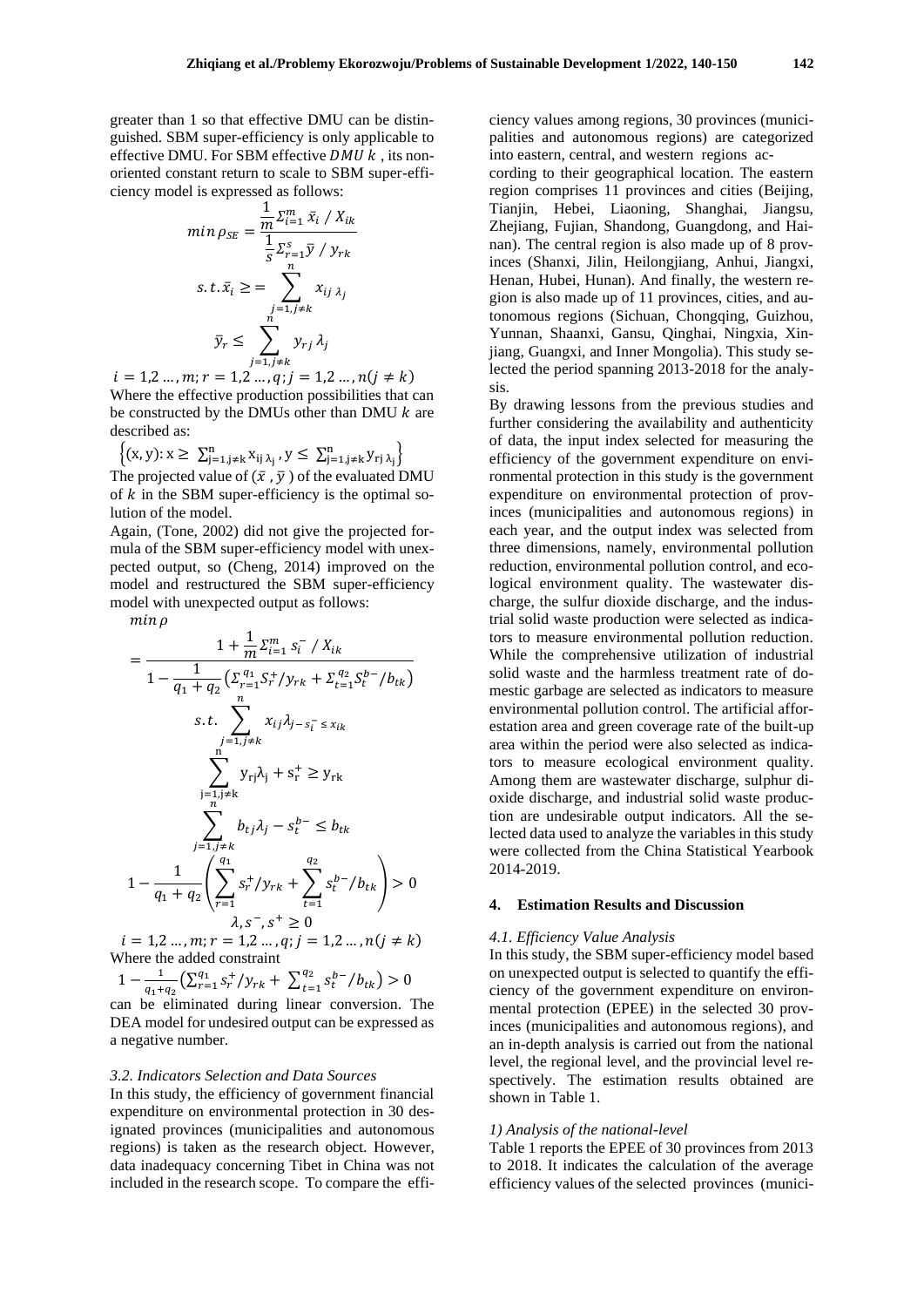|                               | 2013  | 2014  | 2015  | 2016  | 2017  | 2018  | Mean<br>value for | <b>National</b><br>ranking |
|-------------------------------|-------|-------|-------|-------|-------|-------|-------------------|----------------------------|
|                               |       |       |       |       |       |       | six years         |                            |
| Beijing                       | 1.020 | 1.037 | 1.011 | 1.008 | 1.047 | 1.145 | 1.045             | $\overline{4}$             |
| Tianjin                       | 1.016 | 1.019 | 1.015 | 1.020 | 1.023 | 1.045 | 1.023             | 8                          |
| Hebei                         | 0.447 | 0.431 | 0.450 | 0.613 | 0.405 | 1.010 | 0.559             | 24                         |
| Liaoning                      | 0.518 | 0.482 | 0.487 | 0.724 | 0.631 | 1.009 | 0.642             | 20                         |
| Shanghai                      | 1.003 | 1.005 | 1.003 | 0.361 | 1.098 | 1.098 | 0.928             | 14                         |
| Jiangsu                       | 1.004 | 1.002 | 1.002 | 1.001 | 1.001 | 0.563 | 0.928             | 13                         |
| Zhejiang                      | 0.641 | 0.457 | 0.536 | 0.504 | 0.505 | 0.376 | 0.503             | 27                         |
| Fujian                        | 1.029 | 0.777 | 0.501 | 0.238 | 0.233 | 0.260 | 0.506             | 26                         |
| Shandong                      | 1.008 | 1.013 | 1.039 | 0.690 | 1.014 | 1.005 | 0.962             | 11                         |
| Guangdong                     | 0.202 | 0.313 | 0.360 | 0.436 | 0.220 | 0.205 | 0.289             | 29                         |
| Hainan                        | 1.303 | 1.312 | 1.322 | 1.296 | 1.274 | 1.233 | 1.290             | $\mathbf{1}$               |
| Mean values of eastern region | 0.835 | 0.804 | 0.793 | 0.717 | 0.768 | 0.814 | 0.789             | $\overline{\phantom{a}}$   |
| Shanxi                        | 1.081 | 1.094 | 1.100 | 1.057 | 1.002 | 0.875 | 1.035             | 6                          |
| Jilin                         | 0.237 | 0.383 | 0.435 | 0.397 | 0.348 | 0.469 | 0.378             | 28                         |
| Heilongjiang                  | 0.280 | 0.253 | 0.316 | 0.327 | 0.173 | 0.327 | 0.279             | 30                         |
| Anhui                         | 1.015 | 1.040 | 1.048 | 1.036 | 1.035 | 1.035 | 1.035             | $\overline{7}$             |
| Jiangxi                       | 0.668 | 0.780 | 0.729 | 0.502 | 0.364 | 0.428 | 0.578             | 23                         |
| Henan                         | 0.642 | 0.712 | 0.548 | 0.543 | 0.600 | 0.484 | 0.588             | 21                         |
| Hubei                         | 0.578 | 0.832 | 0.501 | 0.561 | 0.517 | 0.498 | 0.581             | 22                         |
| Hunan                         | 0.424 | 1.010 | 0.516 | 1.009 | 1.036 | 1.062 | 0.843             | 16                         |
| Mean values of central region | 0.616 | 0.763 | 0.649 | 0.679 | 0.634 | 0.647 | 0.665             |                            |
| Sichuan                       | 0.217 | 0.210 | 0.476 | 0.760 | 1.023 | 0.556 | 0.540             | 25                         |
| Chongqing                     | 1.080 | 1.066 | 1.045 | 1.017 | 1.014 | 1.038 | 1.043             | 5                          |
| Guizhou                       | 1.012 | 1.026 | 1.054 | 0.703 | 1.081 | 1.062 | 0.990             | 9                          |
| Yunnan                        | 1.094 | 1.061 | 1.043 | 0.723 | 0.418 | 1.019 | 0.893             | 15                         |
| Shanxi                        | 0.720 | 1.011 | 0.566 | 1.002 | 0.342 | 0.587 | 0.705             | $\overline{18}$            |
| Gansu                         | 0.458 | 1.018 | 1.057 | 1.088 | 1.042 | 1.085 | 0.958             | 12                         |
| Qinghai                       | 1.254 | 1.243 | 1.279 | 1.198 | 1.244 | 1.366 | 1.264             | $\overline{2}$             |
| Ningxia                       | 1.066 | 1.099 | 1.064 | 1.175 | 1.061 | 1.094 | 1.093             | $\overline{3}$             |
| Xinjiang                      | 0.563 | 0.621 | 0.795 | 0.826 | 1.101 | 1.017 | 0.821             | $\overline{17}$            |
| Guangxi                       | 0.762 | 0.584 | 0.545 | 0.745 | 0.568 | 0.759 | 0.661             | 19                         |
| <b>Inner Mongolia</b>         | 1.019 | 1.049 | 1.017 | 1.027 | 0.730 | 1.037 | 0.980             | 10                         |
| Mean values of western region | 0.840 | 0.908 | 0.904 | 0.933 | 0.875 | 0.966 | 0.904             |                            |
| Overall mean value            | 0.779 | 0.831 | 0.795 | 0.786 | 0.772 | 0.825 | 0.798             | $\blacksquare$             |

Table 1. The EPEE in China from 2013 to 2018

palities and autonomous regions) with their respective nationally ranked values. The initial 8 provinces include (municipalities and autonomous regions) whose efficiency value is greater than 1, accounting for 26.67%, and the remaining 73.33% are ineffective decision-making units. This portrays that the aggregate efficiency of China's EPEE is below par. The positive effect of the government expenditure on environmental protection is not harmonized with the rapid growth of environmental expenditure, which serves as the motivation and key focus of this study. In the subsequent sections, the researchers analyzed the changing trend of EPEE in China.

First of all, the change of the overall mean value from 2013 to 2018, as shown in Figure 1 below, depicts that it is in a relatively fluctuating state. The dynamic trend of the efficiency value experienced continual fluctuation until the end of the period. Secondly, by observing the values obtained for each year, the researchers identified that the mean efficiency value of each year never reached the effective Decision-Making Unit (DMU); however, the results

obtained were greater than 0.77. This demonstrates that, though there is an excess of government environmental protection expenditure in China, however, it fails to make maximum utilization of the government environmental protection expenditure assigned to reach the most effective utilization state. Again, the utilization rate is still at the intermediate stage, and there is an expectation of great improvement to be achieved in the successive periods. Finally, the maximum efficiency value rose to (0.831) in 2014 and then decreased in succeeding years. But the decline of the efficiency value was not huge; the lowest value reached (0.772) in 2017. The disparities between the maximum and minimum values were only 0.059. Through the analysis of the relevant policies implemented by the Chinese government, the researchers found that in 2013 China issued the Air Pollution Prevention and Control Action, which took effect in 2014, and the measures implemented produced a positive result, thus promoting the efficient utilization of the government expenditure on environmental protection in 2014. Based on the afore-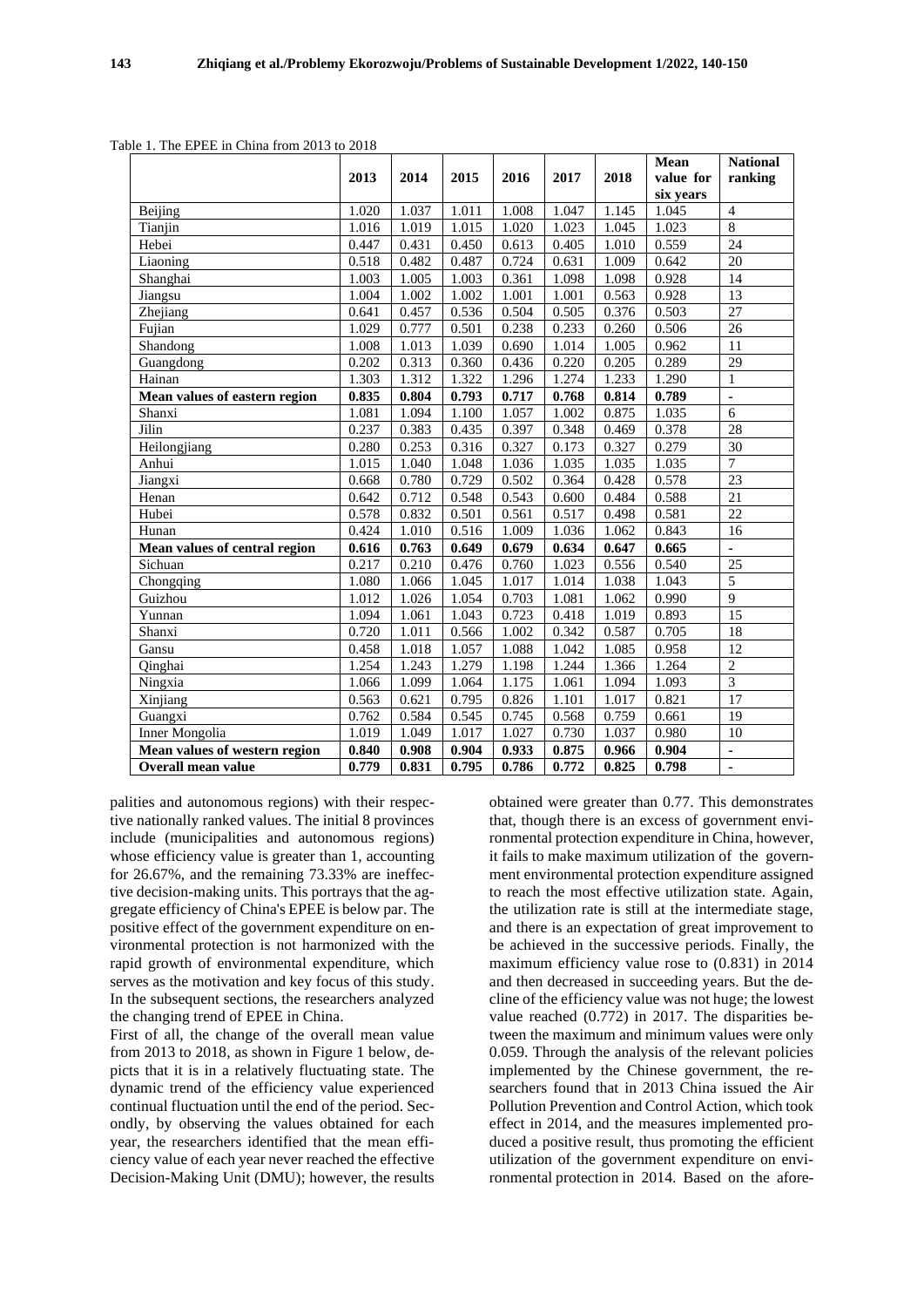

Figure 1. The changing trend of the overall mean value of EPEE from 2013 to 2018 in China

mentioned, water pollution prevention and soil pollution remediation policies were implemented in 2014. All the designated provinces (municipalities and autonomous regions) increased the financial expenditure on environmental protection. However, compared with air pollution treatment, water pollution prevention, and soil remediation, results are difficult to achieve in a short time. Therefore the efficiency value was projected to decline in the preceding years. Contrarily, it rose again in 2018. The central government of China has been playing a leading role in terms of environmental governance, with the vision that the development of the environmental protection sector depends on the change of government policies to a great extent. Suppose the Chinese government pursue the policy of attaining efficiency of the government expenditure on environmental protection to reach an effective unit. In that case, it must follow the operating standards of the market economy, optimize the allocation of resources through effective policy measures, and make every effort to promote environmental protection in China.

#### *(2) Analysis of the regional level*

The study selected 30 provinces (municipalities and autonomous regions) and apportioned them into the eastern region, the central region, and the western region, as shown in Figure 2 with an indication of the change in the trend of each region's efficiency value. From the analysis of Table 1 and Figure 2, it can be deduced that from 2013 to 2018, the efficiency values of all the regions showed a dynamic fluctuation trend. Specifically, the fluctuation trend of the western region displayed an upward trend; the eastern region showed a downward trend at the initial stage and climbed up, while the central region showed a downward trend at some point. It can be intuitively found from Figure 2 that the efficiency value of the western region is greater than that of the central and eastern regions, while the eastern region is slightly higher than that of the central region. Two main reasons contributed to this phenomenon: one is the difference in developmental stages between regions, and the other is the gradual transfer of industries to inland areas in recent years. As far as the western provinces are concerned (municipalities and autonomous regions), most provinces have less developed industrial facilities, and tourism has become the key development industry.

Ecological construction, such as returning farmland to forests, protecting natural forests, and harnessing wind and sand sources, has further promoted the efficient utilization of government expenditure on environmental protection in China's western region. Put differently, the difference in industrialization degree among the three regions directly influences the difference in pollution emission and governance level, which is reflected in the level of efficiency and the use of government and environmental protection expenditures. Concurrently, the industrial transfer in recent years, especially the inland migration of the manufacturing industry, not only relieves the environmental pressure in the eastern region but also increases the environmental pressure in the central region, resulting in the lower efficiency utilization of government environmental protection expenditure in the central region than in the eastern and western region of China. Generally speaking, although there are differences in the level of efficiency in the use of government environmental protection expenditures among the three regions, the differences are not widely significant, and they are currently showing a trend of catching up with each other.

#### *(3) Analysis of provincial level*

Figure 3 shows the mean value of each province (municipalities and autonomous regions) from 2013 through 2018. Analysis from Table 1 and Figure 3 indicate the top five provinces (municipalities and autonomous regions) with the highest average efficiency values: Hainan (1.290), Qinghai (1.264), Ningxia (1.093), Beijing (1.045), and Chongqing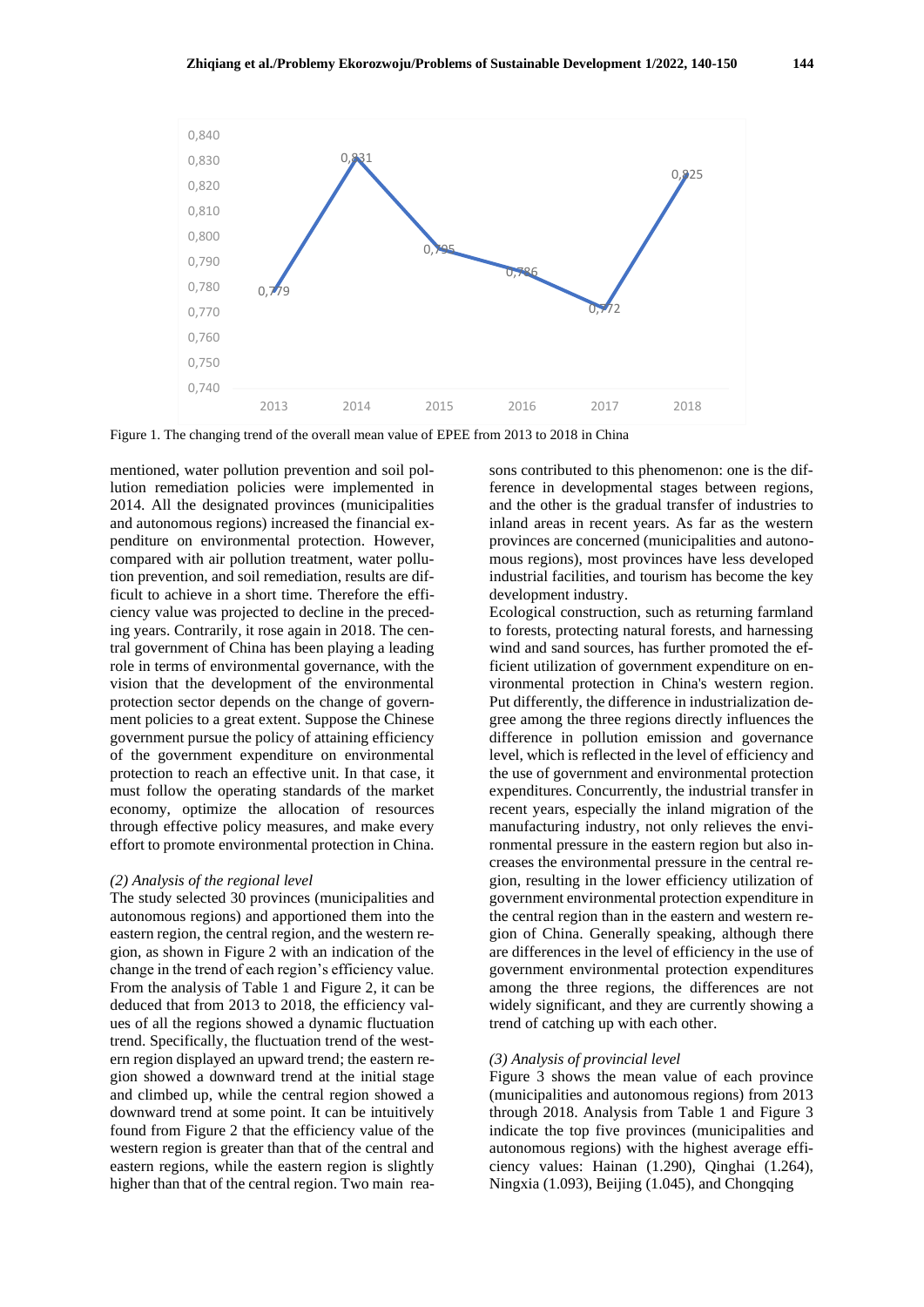

Figure 2. The changing trend of the EPEE in various regions



Figure 3. The EPEE of the 30 provinces (municipalities and autonomous regions)

(1.043), all of which are greater than 1. It is not weird to find that the top three provinces (autonomous regions) have the following common characteristics. Firstly, the population size of these three regions isrelatively small, all of which are less than 10 million people, so they occupy a significant portion of pollution emissions. Secondly, these areas focus on the development of tourism, with pleasant climate and scenery, supplemented by the government's strong support and the gradual improvement of transportation system which attracts a large number of indigene and foreign nationals in recent years. In particular, Hainan Province, which ranks first, is vigorously developing the tourism industry, often referred to as the *smokeless industry*, which has reduced the pollution impact on the environment. From the period the State Council of the People's Republic of

China issued the Opinions on Promoting the Construction and Development of the Hainan International Tourism Island in the year 2010, the local government has regarded it as a major strategic plan and has paid full attention to the coordinated development of regional economy and the environment, and made efforts to initially put up a world-class island leisure resort in the year 2020. Although Ningxia is an economically underdeveloped region, the autonomous regional government has invested a lot of funds to enhance the progress of environmental protection in recent years. In 2018, Ningxia's government environmental protection expenditure accounted for 1.94% of GDP, significantly higher than the figure 1.27% obtained in 2013. Simultaneously, the autonomous region's government has strengthened supervision, thus promoting the efficient utili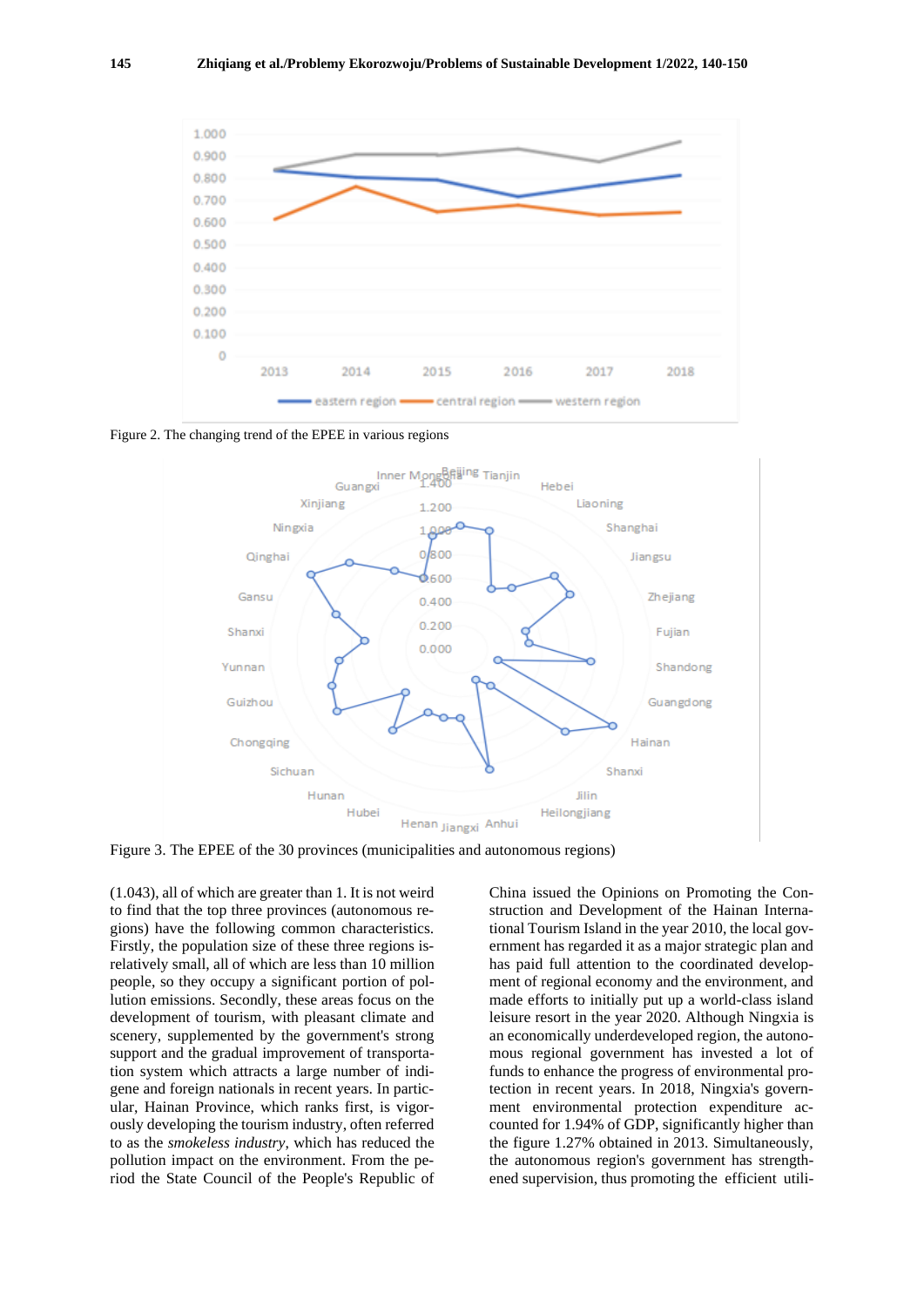zation of government expenditure on environmental protection. The fourth and the fifth places are Beijing and Chongqing, respectively. Compared with some bigger provinces, it was realized that the municipalities that are directly under the central government are more convenient and centralized in terms of management, and their policies are better implemented. Concurrently, the implementation of environmental protection policies in these two regions is more accurate and efficient. As an illustration, Chongqing promulgated the Chongqing Environmental Protection Regulations and implemented unique environmental protection policies that fully use its constraints and benefits. As the political center of China, Beijing is even more aggressive in implementing environmental protection policies, giving full attention to the government's vision. In March 2020, Beijing issued the first internal regulation of the Communist Party in ecological, environmental protection, which put forward disciplinary requirements for the inspected projects and regulated and restrained the ecological, environmental protection inspection teams and directors.

The three bottommost provinces are Jilin, Guangdong, and Heilongjiang, among which Heilongjiang has the lowest average efficiency value (0.279). Guangdong also has low efficiency due to excessive capital investment and a large population as an economically developed province. The large size of the population base directly leads to an increase in supervision difficulty. Although the government has invested a lot of capital, it is difficult to attain efficiency, resulting in a waste of financial expenditure in various fields where supervision is cumbersome. The net effect is low efficiency. Jilin and Heilongjiang belong to the three northeastern provincesformer heavy industrial bases. Since the reform and opening-up policy was implemented in 1978, the coastal provinces and cities (such as Shanghai, Jiangsu, and Zhejiang) have achieved remarkable development as compared with the provinces along the prosperous Yangtze River Delta region, the development of Northeastern China, where heavy industry is concentrated, lags obviously.

It is evidenced that, for long periods, the three northeastern provinces did not place much emphasis on the development of light and tertiary industries, which led to the imbalance of industrial structure and paid a heavy environmental cost. The environmental problems keep accumulating over the years, and the backwardness of economic development directly leads to the inefficient use of the government expenditure on environmental protection in the Jilin and Heilongjiang provinces. Recently, the vision of promoting and revitalizing old industrial bases, vigorously developing the economy, and implementing environmental protection policy is key to the province. The Chinese Central Government and the local governments of the three northeastern provinces have taken active measures to strengthen environ-

mental protection and governance. The environmental protection work in the three northeastern provinces has been strengthened, and the environmental deterioration menace has been curbed. However, it will take time to catch up with the other advanced provinces (municipalities and autonomous regions).

#### *4.2. Analysis of Influencing Factors*

The EPEE in 30 provinces is measured by adopting the super-efficiency SBM model based on the unexpected output spanning the period 2013 to 2018. The analysis of this study includes a regression model to analyze the influencing factors further. In most previous studies, because the maximum efficiency value of 1 is considered to be the truncated value, most works of literature used the Tobit regression model. However, there is no truncation problem of efficiency value in terms of super efficiency, and it is not prudent to adopt a special Tobit of regression model to deal with truncated value. Therefore, this paper constructs the OLS model to analyze the influencing factors in detail.

By considering the available data, this study takes the EPEE as a dependent variable and takes population size (pop), regional economic development level (gdp), urbanization level (urban), industrialization level (indu), and population education level (edu) as independent variables. Regarding the acquisition of index data, this paper measures the population size via the aggregate population at the end of the year, measures the level of regional economic development via regional GDP, measures the urbanization level through the proportion of the urban population to the aggregate population at the end of the year, it also measures the degree of industrialization through the proportion of the value-added of the secondary industry to the regional GDP, and measures the education level of the population through the proportion of students in ordinary colleges and junior colleges to the total population. All the data used were gathered from the Chinese Statistical Yearbook from 2013-2018.

| Varia-<br>ble | Coeffi-<br>cient | Sig.       | Tole-<br>rance | <b>VIF</b> |
|---------------|------------------|------------|----------------|------------|
| pop           | $-0.460$         | $0.000***$ | 0.876          | 1.142      |
| gdp           | 0.302            | $0.098*$   | 0.139          | 7.218      |
| urban         | $-0.306$         | $0.097*$   | 0.137          | 7.317      |
| indu          | $-0.059$         | 0.415      | 0.892          | 1.122      |
| edu           | 0.017            | 0.821      | 0.857          | 1.167      |

Table 2. Analysis of regression results

Note: significance level indicating  $*$  means  $p < 0.1$ , \* \* means  $p < 0.05$  and \* \* \* means  $p < 0.01$ 

Table 2 presents the regression results of the factors affecting the efficient use of government expenditure on environmental protection in China. Firstly, the collinearity test is carried out by observing the tolerance and variance expansion factor (VIF) of each of the variables. It is assumed that when the tolerance is closer to 0, or VIF is greater than or equal to 10, it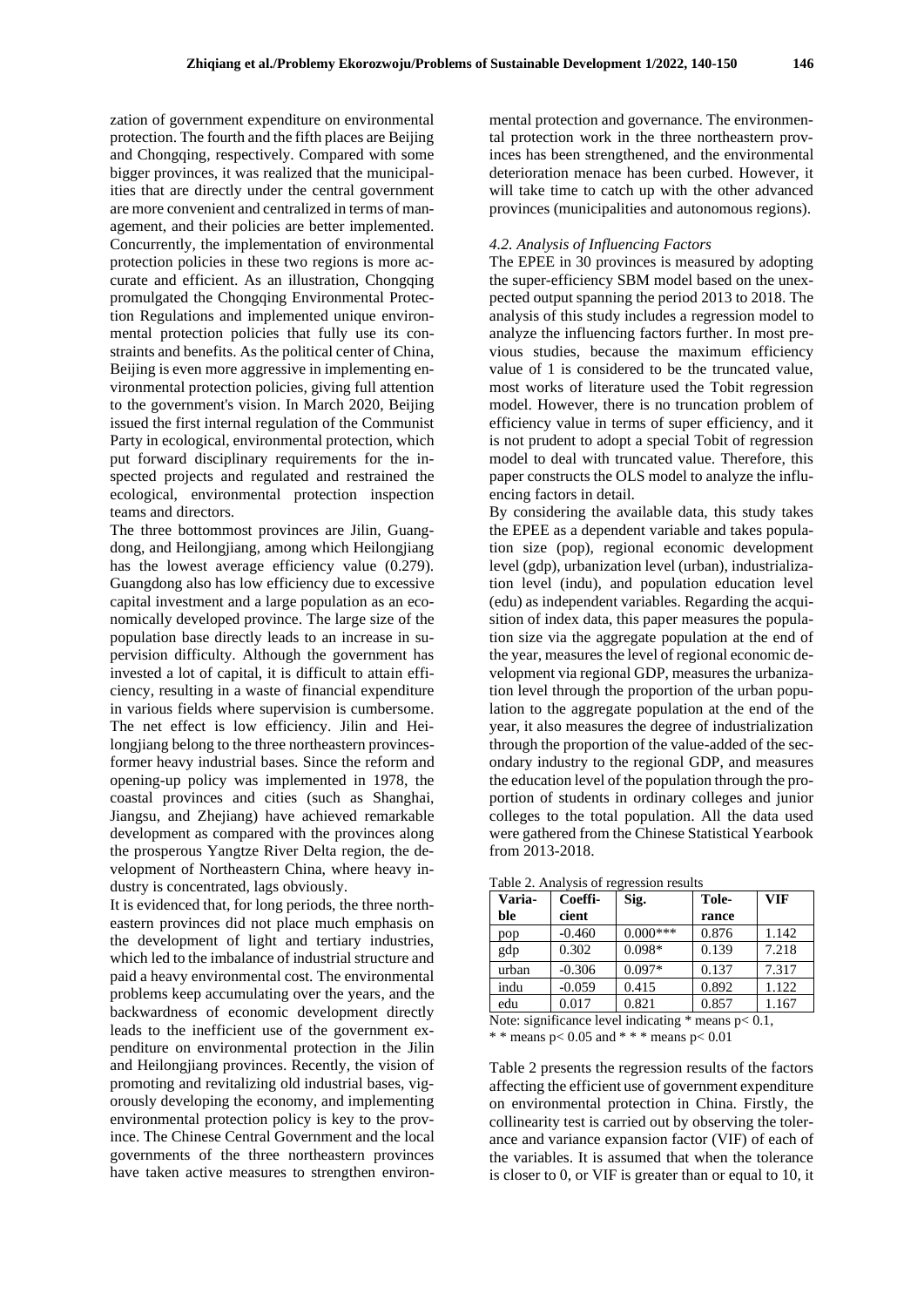indicates that there may be multicollinearity among the variables. It can be observed from the table below that the tolerances of all explanatory variables are greater than 0.1, and the VIF is lower than 7.5, so it can be concluded that there is no multicollinearity among variables, which can be included in the regression equation.

It can be observed from Table 2 that the population size negatively affects the efficient utilization of the government expenditure on environmental protection, and the coefficient of the efficient expenditure is -0.46, which passes the 1% significance level test. This demonstrates that the larger the population size, the lower the efficiency value. The reason may be that the population size is too large to produce a crowding effect, which leads to an increase in environmental governance costs. Besides, there is limited government investment in the field of environmental governance, and residents generally have insufficient knowledge on environmental protection policies which indirectly inhibit the growth of efficiency. For instance, areas with a large population face the difficulty of government supervision, which invariably leads to low-efficiency value.

The coefficient of the regression results obtained for the level of regional economic development and the efficiency of the government expenditure on environmental protection is significantly positive, which passes the 10% significance level test. This indicates that the higher the level of regional economic development, the higher the efficiency value. Emphasis can also be placed on Maslow's hierarchy of needs theory, which states that when the basic needs (the physiological and safety needs) are satisfied, people tend to pursue a higher level of life. Currently, with the continual growth of the economy, the expectation for people living in a specific environment and quality of life are increasing. For instance, in many firsttier cities, more and more people are willing to live in the suburbs with a better environment. Residents' expectation of environmental quality has brought gargantuan pressure to the government, thus invariably promoting the environmental governance level. Notwithstanding, the people's quality of life is generally high, and their awareness of environmental protection is relatively strong, which has played a positive role in promoting the efficient use of the government expenditure on environmental protection in economically developed areas.

Urbanization negatively affects the efficient utilization of the government expenditure on environmental protection. The coefficient of urbanization expenditure is -0.306, which qualifies the 10% significance level test. This result portrays that the utilization rate of the environmental protection funds is generally not high in areas of rapid urbanization. Modern urbanization is described as the urbanization of *migrant workers*. China's transformation from the agricultural population to the non-agricultural population has increased urbanization problems. With the

continuous influx of rural populations, the population scale has increased rapidly in urban areas, leading to higher resource consumption, negatively impacting the original urban functions and structures. Some external problems such as land, water shortage, atmosphere, urban noise, electromagnetic radiation, and environmental pollution have gradually emerged. Concurrently, most migrant workers are engaged in manual labor in Chinese cities. As a result, the urgent survival needs of migrant workers need to be addressed by the government, which indirectly leads to the investment impulse of local governments to a certain extent, resulting in government actions incompatible with the national environmental protection measures in China.

Theoretically, the degree of industrialization negatively affects the efficient utilization of the government expenditure on environmental protection, while the level of education affects the latter positively, but none of the effects is significant. To some extent, industrial development is the main source of environmental pollution. In areas with high industrialization levels, industrial wastes, as well as the amount of resource consumption, are the contributing factors for environmental pollution.

This study reveals that the regression coefficient of the industrialization degree is not significant. The initial reason is attributed to the Central Government of China's promotion, transformation, and upgrading of the industrial structure leading to the acceleration and transformation of economic development. The second reason is that the vigorous guidance of the Chinese Government and the active cooperation of Chinese people enhance the green and healthy development of China's industries. Hence, Chinese industrial development is no longer at the expense of environmental damage as compared to the preceding periods.

The education level has not yet played a significant role in promoting the efficient use of government expenditure on environmental protection. In China, educational resources are relatively scarce, culminating in the low-level education standards, which indirectly leads to insufficient knowledge on environmental protection awareness of citizens. However, with the continued balanced development of China, as well as the distribution and mutual support of educational resources among different regions in China, it is anticipated that the educational level of the current generation is likely to have a significant positive effect on the efficient utilization of the government expenditure on environmental protection.

#### **5. Conclusions and Policy Recommendation**

This study used the SBM super-efficiency model based on the unexpected output to measure the efficient use of the Government's financial, environmental protection expenditure. The study also measures the efficiency value in detail by analyzing the na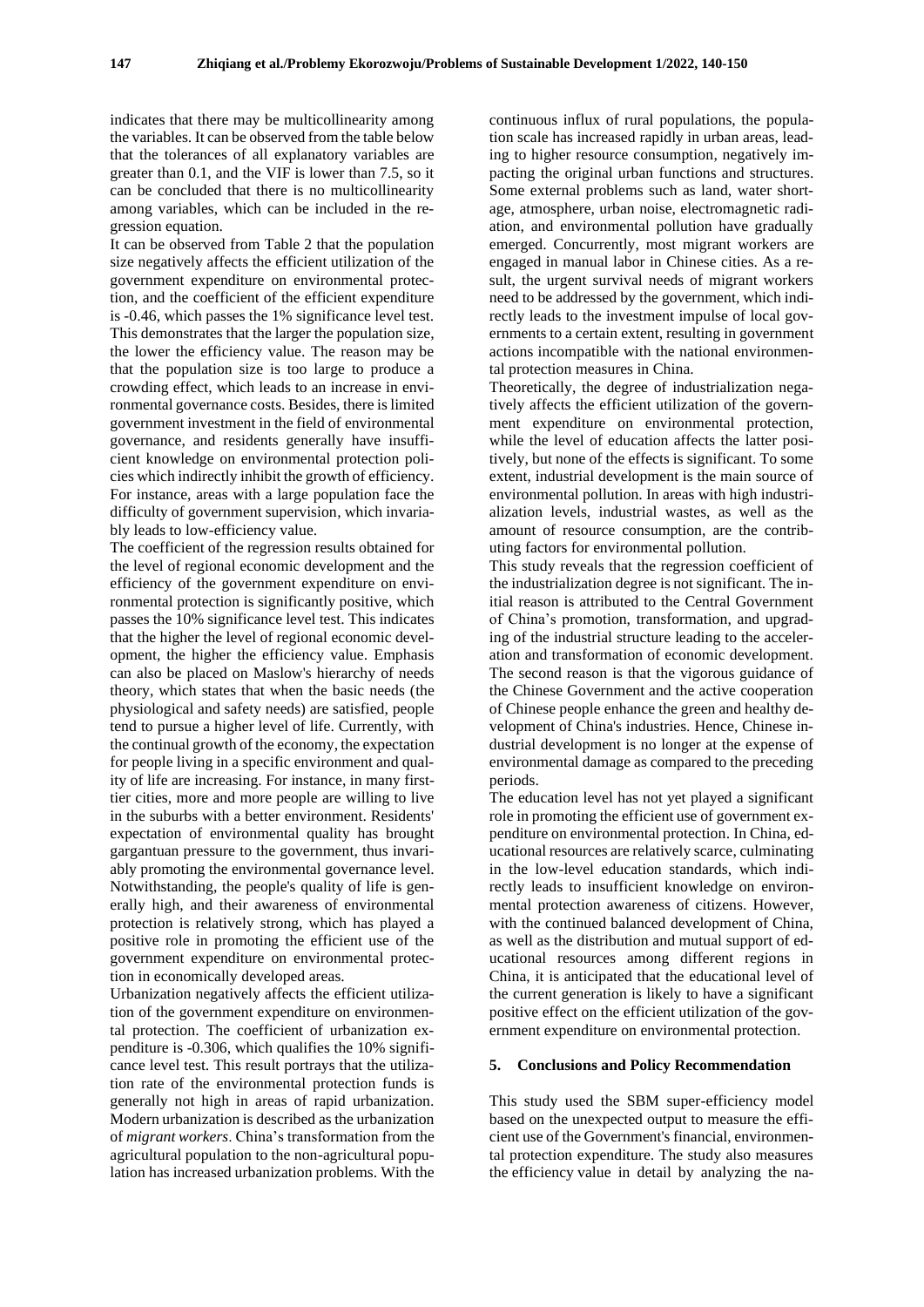tional, regional, and provincial levels of EPEE to determine the changing trends in their mean values. Finally, a regression model is constructed to ascertain the influencing factors of the efficient utilization of government expenditure on environmental protection. The main conclusions derived from the study are enshrined as follows:

From an overall perspective of the study, the aggregate efficiency of utilization of the government environmental protection expenditure in the 30 selected provinces (municipalities and autonomous regions) in China has minimal fluctuation during the period 2013 to 2018, and the efficiency value has remained between 0.75 and 0.85. Although the maximum utilization of government environmental protection expenditure has not been realized, the overall efficiency value has remained at the intermediate level; results obtained indicate that there is still room for improvement in the subsequent period. The regional level analysis indicated some differences between the eastern, the central, and the western regions. The efficiency value of the western region is greater than that of the central and the eastern regions, while the eastern region is slightly above the central region. Also, the provincial-level analysis indicated that most provinces had not reached an effective state of decision-making units for a prolonged period. The province with the highest efficiency value is Hainan, and the province with the lowest efficiency value is Heilongjiang. The two provinces have wide differences in geographical location and industrial development, resulting in a difference in efficiency values.

The analysis of the influencing factors also indicated a significant positive correlation between the regional economic development level and the efficiency of the government expenditure on environmental protection. The size of the population and urbanization level impact the efficiency value negatively, while the industrialization degree and population education level has no significant impact on the efficient use of the government expenditure on environmental protection.

In connection with the above conclusions, this study proposes the subsequent countermeasures and suggestions:

First, the Chinese Central Government, which is serving as the leader of the environmental protection team and the maker of all decisions, should fully consider the difference between the eastern and western regions and formulate appropriate policies and measures that would eliminate *the one-size-fitsall* phenomenon in China. Simultaneously, the local governments should implement relevant policies to suit the local conditions by implementing policy innovations on time without deviating from the guiding ideology of the Chinese Central Government to improve the efficiency of the local government expenditure on environmental protection. Also, supervision is key in carrying out any effective tasks. The

environmental protection control department needs to be governed with a strict supervision system to ensure efficient utilization of resources. Studies have shown that environmental regulation mechanisms promote regional green technology innovation, improving the efficient utilization of government environmental protection expenditure (Guo et al., 2019). The Central Government should consider the series of challenges the regional supervision unit faces from a global perspective and implement a long-term development plan of supervision work with the rule of law. To ensure implementation effectiveness, responsibilities should be clearly defined, and the inspection of the performance of duties by local governments and their environmental protection agencies should be strengthened in China. Another factor worth consideration is to highlight the key functions of supervision and institute transformational measures from *mainly checking enterprises* to *simultaneously monitoring and supervising the government officials*. Further consideration should be geared towards the standardization of the supervision system and improving the supervision procedures through innovative supervision methods. Conversely, there should be openness and transparency in the process of supervision. Eventually, teamwork and platforms for deliberations should be instituted and strengthened to improve the quality of law enforcement for personnel and timely dissemination of information.

Second, it is suggested that the local governments should appropriately adjust the percentage of government expenditure on environmental protection efficiency based on performance. The empirical results of this study show that only 26.67% of the provinces have efficiency values greater than 1, and the remaining 73.33% representing the other provinces have not fully utilized the government expenditure on environmental protection, and there is a phenomenon of redundant expenditure. Therefore, the provinces that have achieved greater efficiency are expected to reduce pollution emissions, improve the waste utilization rate and increase the greening in their areas as soon as possible without reducing environmental protection capital expenditure. In terms of the regions with low efficiency, the scale of the government expenditure on environmental protection should be reduced reasonably to improve efficiency through the application of the funds. When deciding the proportion of the environmental protection expenditure to be invested, the central and local governments should fully consider each province's local economic development level, population size, and urbanization level before final disbursement is implemented.

In other words, institutions should not blindly make huge investments because of the high level of economic development, nor reduce their investment owing to the small population size. The institutions should comprehensively consider several influenc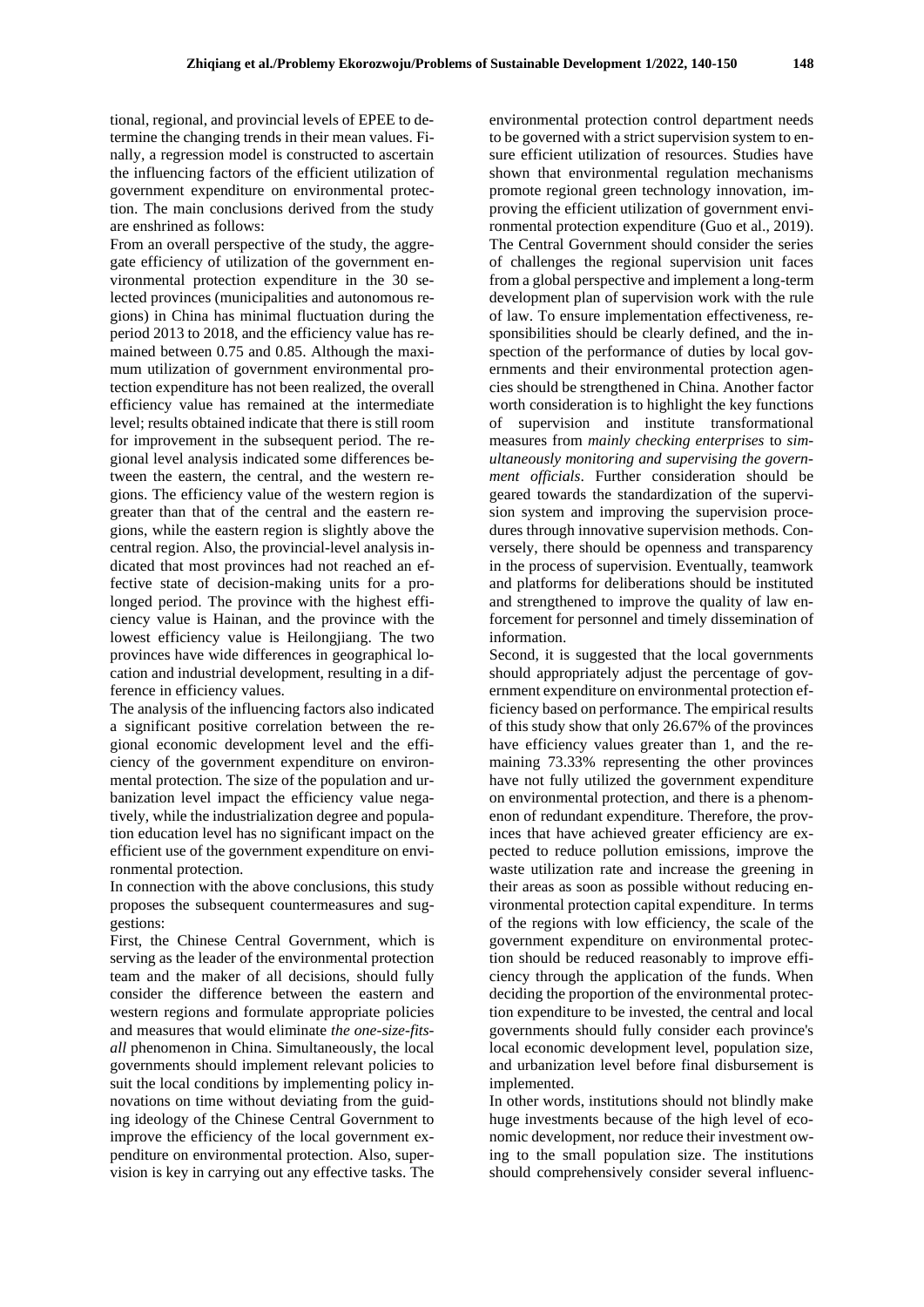ing factors and rationally disburse the government expenditure. For example, Guangdong Province, which is an economically developed province, also has the characteristics of a large population and more migrant workers. Although it has invested a large number of financial grants to environmental protection funds annually, its efficiency is still second-tolast in line. The number of populations is a difficult factor to control in Guangdong Province because a large number of foreign workers are attracted to the place due to its standard of development. The large population size increases the environmental pressure and raises the problem of supervision in Guangdong Province. Further, Guangdong Province needs to strengthen its supervision policies and reduce government expenditure on environmental protection to upgrade its efficiency in using funds.

Third, environmental awareness is the embodiment of every citizen's comprehensive quality of life, which is highly related to the citizen's education level. The regression coefficient results obtained concerning the educational level and the efficiency of the government expenditure on environmental protection are positive. Although it is not significant, it demonstrates to a certain degree that the overall improvement of the educational level of citizens is conducive to the implementation of China's environmental protection policy. Emphasizing that if all the departments concerned in making decisions are to make better environmental protection policies, they should start with ideological education, strengthen the publicity of environmental protection, and make citizens consciously participate in environmental protection. Institutions can vigorously promote environmental protection public welfare policies; introduce the learning contents concerning environmental protection, garbage classification, and waste utilization into the classrooms of basic and secondary schools throughout China, and implement environmental protection propaganda work down to the grassroots level, and finally make every citizen realize that protecting the environment and resources of the nation is the duty of every citizen. If all individuals cultivate the habit of protecting their environment and agree to start from scratch, make joint efforts, and persevere, we can have clean water and blue sky for the current society and future generations in China and the entire globe.

#### **Funding**

This work is supported by the National Natural Science Foundation of China [grant number 7217407- 6 and 71974081].

#### **Acknowledgements**

This study was supported by the Key Research Base of Universities in Jiangsu Province for Philosophy and Social Science *Research Center for Green Development and Environmental Governance*.

### **Data Availability**

All data used are available and would be supplied upon request.

#### **References**

- 1. AGUILAR-HERNANDEZ G.A., DIAS ROD-RIGUES J.F., TUKKER A., 2021, Macroeconomic, social and environmental impacts of a circular economy up to 2050: A meta-analysis of prospective studies, *Journal of Cleaner Production*, 278, DOI: 10.1016/j.jclepro.2020.123421.
- 2. AHN T., CHARNES A., COOPER W.W., 1988, Some statistical and DEA evaluations of relative efficiencies of public and private institutions of higher learning, *Socio-Economic Planning Sciences*, 22(6): 259-269, DOI: 10.1016/0038-0121(88)90008-0
- 3. AMANKWAH-AMOAH J., SYLLIAS J., 2020, Can adopting ambitious environmental sustainability initiatives lead to business failures? An analytical framework, *Business Strategy and the Environment*, 29(1): 240-249, DOI: 10.1002/bse.2361.
- 4. BIAO T.Q.W., 2012, Empirical Study on the Local Government's Financial Expenditure Efficiency and Its Influence Factors in China, *Journal of Financial Research*, 2.
- 5. CHARNES A., COOPER W.W., RHODES E., 1978, Measuring the efficiency of decision making units, *European Journal of Operational Research*, 2(6): 429-444.
- 6. CHENG C.; CHEN Z., 2017, Analysis of the efficiency of provincial governments' financial expenditure on environmental protection and its influencing factors, *Statistics and Decision Making*. 13: 130-132.
- 7. CHENG G., 2014, *Data envelopment analysis: methods and MaxDEA software,* Intellectual Property Pub: Beijing, China.
- 8. DASGUPTA S., LAPLANTE B., WANG H., WHEELER D., 2002, Confronting the environmental Kuznets curve, *Journal of Economic Perspectives*, 16(1): 147-168.
- 9. FARRELL M. J, 1957, The Measurement of Productive Efficiency, *Journal of the Royal Statistical Society. Series A (General)*, 120(3): 253- 290.
- 10. GUO Q., ZHOU M., LIU N., WANG Y., 2019, Spatial effects of environmental regulation and green credits on green technology innovation under lowcarbon economy background conditions, *International Journal of Environmental Research and Public Health*, 16(17): 3027.
- 11. HALKOS G.E., PAIZANOS E.Α., 2013, The effect of government expenditure on the environment: An empirical investigation, *Ecological Economics*, 91: 48-56.
- 12. HONGGUO Y., 2015, Fiscal self-sufficiency environmental protection tax and fee allocation and local government environmental protection expenditure efficiency-an empirical analysis based on DEA-Tobit panel model, *Research of Finance and Accounting*, 10: 14-18.
- 13. HUANG G., 2011, Research on the efficiency of local government finance for environmental protection, *Journal of Guangxi University for Nationalities (Philosophy and Social Science)*,